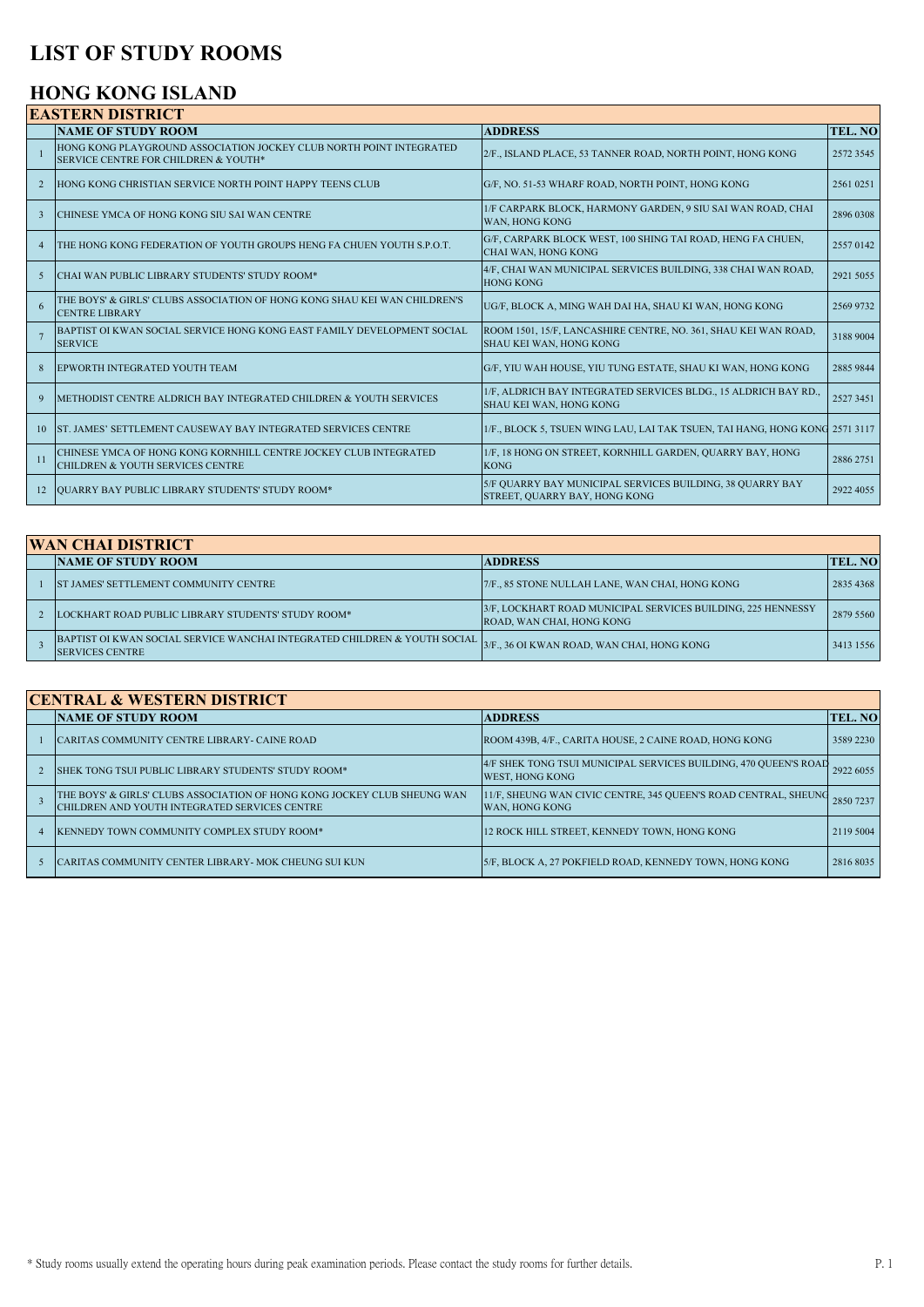| <b>SOUTHERN DISTRICT</b> |                                                                                                                                  |                                                                                            |                |  |
|--------------------------|----------------------------------------------------------------------------------------------------------------------------------|--------------------------------------------------------------------------------------------|----------------|--|
|                          | <b>NAME OF STUDY ROOM</b>                                                                                                        | <b>ADDRESS</b>                                                                             | <b>TEL. NO</b> |  |
|                          | ABERDEEN KAI-FONG WELFARE ASSOCIATION SOCIAL SERVICE - COMMUNITY CENTRE*                                                         | 180B, ABERDEEN MAIN ROAD, ABERDEEN, HONG KONG                                              | 3550 5530      |  |
| $\overline{2}$           | ABERDEEN PUBLIC LIBRARY STUDENTS' STUDY ROOM*                                                                                    | 3/F., ABERDEEN MUNICIPAL SERVICES BUILDING, 203 ABERDEEN MAIN<br>ROAD, ABERDEEN, HONG KONG | 2921 1056      |  |
| $\overline{3}$           | CARITAS COMMUNITY CENTRE LIBRARY- ABERDEEN                                                                                       | 5/F., 20 TIN WAN STREET, ABERDEEN, HONG KONG                                               | 25524211       |  |
| $\overline{4}$           | ABERDEEN KAIFONG WELFARE SOCIAL SERVICE CENTRE JOCKEY CLUB INTEGRATED<br><b>SERVICE CENTRE</b>                                   | NO.1, PODIUM, PIK NGAN HOUSE, SHEK PEI WAN ESTATE, ABERDEEN,<br><b>HONG KONG</b>           | 2550 5827      |  |
| 5                        | C & MA GRACIOUS ROCKCHURCH SHEK PAI WAN STUDY CENTRE*                                                                            | P02, PIK NGAN HOUSE, SHEK PAI WAN ESTATE, ABERDEEN, HONG KONG                              | 2553 5019      |  |
| 6                        | THE WAH FU SWATOW CHRISTIAN CHURCH STUDY CENTRE                                                                                  | ROOM 125-134, WAH MING HOUSE, WAH FU ESTATE, ABERDEEN, HONG<br><b>KONG</b>                 | 2550 1062      |  |
|                          | POK FU LAM PUBLIC LIBRARY STUDENTS' STUDY ROOM*                                                                                  | ROOM 611-619, WAH CHUN HOUSE, WAH FU ESTATE, HONG KONG                                     | 2921 1155      |  |
| $\mathbf{8}$             | THE BOYS' & GIRLS' CLUBS ASSOCIATION OF HONG KONG JOCKEY CLUB SOUTHERN<br>DISTRICT CHILDREN AND YOUTH INTEGRATED SERVICES CENTRE | 1/F & 3/F, WAH KWAI COMMUNITY CENTRE, WAH KWAI ESTATE,<br>ABERDEEN, HONG KONG              | 2550 3622      |  |
| 9                        | C & MA BRADBURY WAH KWAI STUDY CENTRE*                                                                                           | G/F WING A WAH LIM HOUSE, WAH KWAI ESTATE, ABERDEEN, HONG<br><b>KONG</b>                   | 2875 1774      |  |
| 10                       | C & MA LEI MOON STUDY CENTRE                                                                                                     | ROOM 9-12 G/F LEI MOON HOUSE, LOW BLOCK, AP LEI CHAU ESTATE,<br>APLEICHAU, HONG KONG       | 2814 7003      |  |
| 11                       | LEI TUNG COMMUNITY HALL                                                                                                          | LEI TUNG COMMUNITY HALL, LEI TUNG ESTATE, APLEICHAU, HONG<br><b>KONG</b>                   | 2874 1915      |  |
| 12                       | TUNG WAH GROUP OF HOSPITALS JOCKEY CLUB LEI TUNG INTEGRATED SERVICES<br><b>CENTRE</b>                                            | ROOM 101-116, G/F, TUNG PING HOUSE, LEI TUNG ESTATE, APLEICHAU,<br><b>HONG KONG</b>        | 2874 8121      |  |
| 13                       | THE BOYS' & GIRLS' CLUBS ASSOCIATION OF HONG KONG JOCKEY CLUB SOUTH<br>HORIZONS CHILDREN AND YOUTH INTEGRATED SERVICES CENTRE    | ROOM 9-13, LEI FOOK HOUSE LOW BLOCK, APLEICHAU ESTATE, HONG<br>KONG (Sub-base)             | 2552 2111      |  |

## **KOWLOON**

| IYAU TSIM MONG DISTRICT                                                                                 |                                                                                            |           |  |  |
|---------------------------------------------------------------------------------------------------------|--------------------------------------------------------------------------------------------|-----------|--|--|
| <b>NAME OF STUDY ROOM</b>                                                                               | <b>ADDRESS</b>                                                                             | TEL. NO   |  |  |
| <b>IYAU MA TEI PUBLIC LIBRARY STUDENTS' STUDY ROOM*</b>                                                 | 1/F, 251 SHANGHAI STREET, YAU MA TEI, KOWLOON                                              | 2928 6055 |  |  |
| HONG KONG PLAYGROUND ASSOCIATION MONGKOK INTEGRATED SERVICE CENTRE FOR L<br><b>CHILDREN AND YOUTH*</b>  | L3, MONGKOK COMPLEX, 557, SHANGHAI STREET, MONGKOK, KOWLOON 2388 1991                      |           |  |  |
| TUNG WAH GROUP OF HOSPITALS JOCKEY CLUB TAI KOK TSUI INTEGRATED SERVICE<br><b>CENTRE</b>                | SHOP NO. 2&9, G/F JUNE GARDEN, 28 TUNG CHAU STREET, TAI KOK TSUI,<br><b>KOWLOON</b>        | 2392 2133 |  |  |
| MONGKOK KAIFONG ASSOCIATION LTD. CHAN HING SOCIAL SERVICE CENTRE, READING<br>& STUDY ROOM*              | 3/F., 45 FUK TSUN STREET, TAI KOK TSUI, KOWLOON                                            | 2395 3107 |  |  |
| IYANG MEMORIAL METHODIST SOCIAL SERVICE YAU TSIM MONG INTEGRATED CENTRE<br><b>FOR YOUTH DEVELOPMENT</b> | 2/F, HOI YAN HOUSE, HOI FU COURT, MONG KOK, KOWLOON                                        | 2332 0969 |  |  |
| <b>IFA YUEN STREET PUBLIC LIBRARY STUDENTS' STUDY ROOM*</b>                                             | 5/F., FA YUEN STREET MUNICIPAL SERVICES BUILDING, 123A FA YUEN<br>STREET, MONGKOK, KOWLOON | 2928 4055 |  |  |

| <b>SHAM SHUI PO DISTRICT</b> |                                                                                                                               |                                                                                                  |           |  |  |
|------------------------------|-------------------------------------------------------------------------------------------------------------------------------|--------------------------------------------------------------------------------------------------|-----------|--|--|
|                              | <b>NAME OF STUDY ROOM</b>                                                                                                     | <b>ADDRESS</b>                                                                                   | TEL. NO   |  |  |
|                              | <b>PAK TIN STUDY CENTRE OF SEVENTH-DAY ADVENTISTS*</b>                                                                        | G/F, NO. 11 YUE TIN HOUSE, PAK TIN ESTATE, SHAM SHUI PO, KOWLOON                                 | 2778 2244 |  |  |
|                              | THE CHRISTIAN THE FAITH HOPE LOVE CHURCH KINDLE INTEGRATED COMMUNITY<br><b>SERVICE CENTER</b>                                 | ROOM 201-206 BLOCK 24, SHEK KIP MEI ESTATE, SHAM SHUI PO,<br><b>KOWLOON</b>                      | 2788 3663 |  |  |
|                              | E.F.C.C. - WO PING STUDY CENTRE                                                                                               | ROOM 309 & 312-313, LEI CHENG UK SHOPPING CENTRE, LEI CHENG UK<br>ESTATE, SHAM SHUI PO, KOWLOON  | 2310 8083 |  |  |
| $\overline{4}$               | PO ON ROAD PUBLIC LIBRARY STUDENTS' STUDY ROOM*                                                                               | 1/F, PO ON ROAD MUNICIPAL SERVICES BUILDING, 325-329 PO ON ROAD,<br><b>SHAM SHUI PO. KOWLOON</b> | 2928 7055 |  |  |
|                              | THE PEACE EVANGELICAL CENTRE NAM SHAN STUDY ROOM*                                                                             | ROOM 29-32 G/F, NAM ON HOUSE, NAM SHAN ESTATE, SHAM SHUI PO,<br><b>KOWLOON</b>                   | 2777 2244 |  |  |
| 6                            | LAI CHI KOK PUBLIC LIBRARY STUDENTS' STUDY ROOM*                                                                              | G/F., 19 LAI WAN ROAD, LAI CHI KOK, SHAM SHUI PO, KOWLOON                                        | 2746 4270 |  |  |
|                              | LADY LAU I.S.W. MEMORIAL STUDY CENTRE                                                                                         | ROOM A, 1/F, LOK MOON BUILDING, 99-103 NAM CHEONG STREET, SHAM<br><b>SHUI PO, KOWLOON</b>        | 3468 7478 |  |  |
| $\mathbf{R}$                 | TUNG WAH GROUP OF HOSPITALS YU MAK YUEN INTEGRATED SERVICES CENTRE                                                            | LEVEL 5, ANCILLARY FACILITIES BLOCK, FU YUN HOUSE, FU CHEONG<br>ESTATE, SHAM SHUI PO, KOWLOON    | 8108 1662 |  |  |
| $\mathbf Q$                  | THE BOYS' & GIRLS' CLUBS ASSOCIATION OF HONG KONG JOCKEY CLUB CHEUNG SHA<br>WAN CHILDREN AND YOUTH INTEGRATED SERVICES CENTRE | 101-120, G/F, LAI HO HOUSE, LAI KOK ESTATE, SHAM SHUI PO, KOWLOON 2729 2294                      |           |  |  |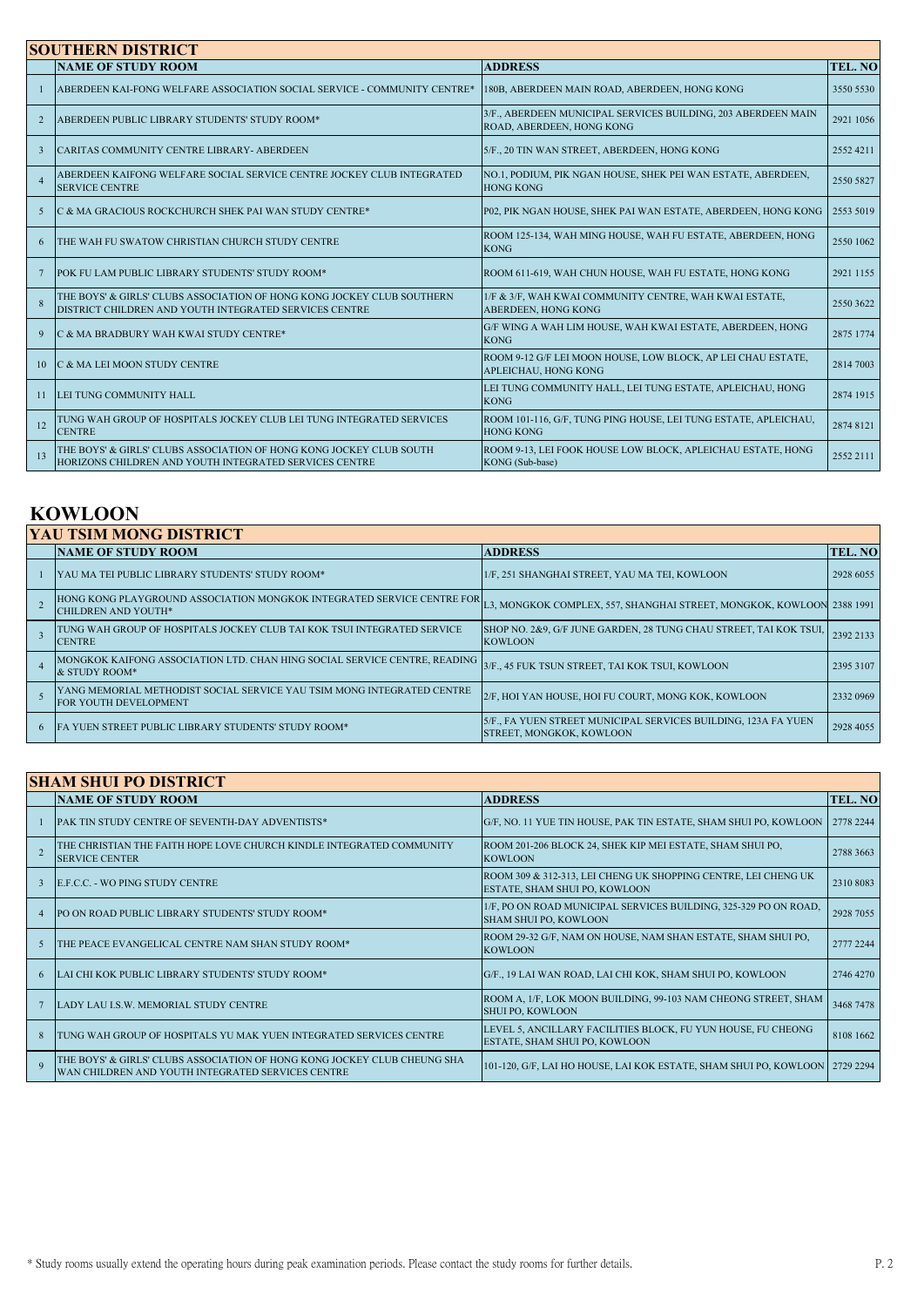|                | <b>KOWLOON CITY DISTRICT</b>                                                                                    |                                                                                          |           |  |  |
|----------------|-----------------------------------------------------------------------------------------------------------------|------------------------------------------------------------------------------------------|-----------|--|--|
|                | <b>NAME OF STUDY ROOM</b>                                                                                       | <b>ADDRESS</b>                                                                           | TEL. NO   |  |  |
|                | TO KWA WAN PUBLIC LIBRARY STUDENTS' STUDY ROOM*                                                                 | 6/F TO KWA WAN MARKET & GOVERNMENT OFFICE, 165 MA TAU WAI<br>ROAD, KOWLOON CITY, KOWLOON | 2926 4155 |  |  |
|                | THE BOYS' & GIRLS' CLUBS ASSOCIATION OF HONG KONG LOK MAN CHILDREN& FAMILY<br><b>INTEGRATED ACTIVITY CENTRE</b> | G/F BLOCK G, LOK MAN SUN CHUEN, TOKWAWAN, KOWLOON CITY,<br><b>KOWLOON</b>                | 2714 3200 |  |  |
|                | MARTHA BOSS LUTHERAN COMMUNITY CENTRE GROUP & COMMUNITY WORK UNIT                                               | 2/F, 89 CHUNG HAU STREET, HOMANTIN, KOWLOON CITY, KOWLOON                                | 2199 9383 |  |  |
| $\overline{4}$ | <b>KOWLOON PUBLIC LIBRARY STUDENTS' STUDY ROOM</b>                                                              | 5 PUI CHING ROAD, KOWLOON CITY, KOWLOON                                                  | 2926 4055 |  |  |
|                | CARITAS COMMUNITY CENTRE LIBRARY-KOWLOON                                                                        | 3/F., 134 BOUNDARY STREET, KOWLOON CITY, KOWLOON                                         | 2339 3716 |  |  |
| 6              | HONG KONG CHILDREN & YOUTH SERVICES JOCKEY CLUB FONG SHU CHUEN<br>INTEGRATED CHILDREN & YOUTH SERVICES CENTRE*  | G/F & 1/F, BLOCK 18 SITE 2, WHAMPOA GARDEN, HUNG HOM, KOWLOON<br>CITY, KOWLOON           | 2356 2133 |  |  |
|                | THE CHURCH OF UNITED BRETHREN IN CHRIST WHAMPOA INTEGRATED CHILDREN AND<br>YOUTH SERVICES CENTRE                | 1/F, WHAMPOA PLAZA, SITE 8, WHAMPOA GARDEN, KOWLOON CITY,<br><b>KOWLOON</b>              | 2363 3719 |  |  |
|                | OI MAN ALLIANCE CHURCH & STUDY CENTRE*                                                                          | ROOM B, 2/F OI MAN ESTATE HALL, OI MAN ESTATE, HO MAN TIN,<br><b>KOWLOON</b>             | 2715 1179 |  |  |
| $\mathbf Q$    | YANG MEMORIAL METHODIST SOCIAL SERVICE HOMANTIN INTEGRATED CENTRE FOR<br>YOUTH DEVELOPMENT                      | ROOM 501-504, KA MAN HOUSE, OI MAN ESTATE, HOMANTIN, KOWLOON 2718 1330                   |           |  |  |

| <b>WONG TAI SIN DISTRICT</b> |                                                                                                                                                                    |                                                                                                 |                |  |
|------------------------------|--------------------------------------------------------------------------------------------------------------------------------------------------------------------|-------------------------------------------------------------------------------------------------|----------------|--|
|                              | <b>NAME OF STUDY ROOM</b>                                                                                                                                          | <b>ADDRESS</b>                                                                                  | <b>TEL. NO</b> |  |
|                              | KOWLOON TONG CHURCH OF THE CHINESE CHRISTIAN AND MISSIONARY ALLIANCE LAU UNIT 117-119 & 122-124, G/F., TOA YUEN HOUSE, CHUK YUEN (NORTH)<br>PING CHAI STUDY CENTRE | ESTATE, WONG TAI SIN, KOWLOON                                                                   | 2325 8793      |  |
| $\overline{2}$               | THE SALVATION ARMY CHUK YUEN CHILDREN AND YOUTH CENTRE*                                                                                                            | 1-4/F CHUK YUEN ESTATE COMMUNITY CENTRE, CHUK YUEN SOUTH<br>ESTATE, WONG TAI SIN, KOWLOON       | 2351 5321      |  |
| $\overline{3}$               | HONG KONG PLAYGROUND ASSOCIATION JOCKEY CLUB CHUK YUEN INTEGRATED<br>SERVICE CENTRE FOR CHILDREN AND YOUTH*                                                        | NO.119-132, G/F., KWAI YUEN HOUSE, CHUK YUEN (SOUTH) ESTATE,<br>WONG TAI SIN, KOWLOON           | 2726 4103      |  |
| $\overline{4}$               | BROTHERLY LOVE SWATOW BAPTIST CHURCH TUNG TAU STUDY ROOM*                                                                                                          | 10 G/F CHUN TUNG HOUSE, TUNG TAU ESTATE, WONG TAI SIN,<br><b>KOWLOON</b>                        | 2718 1419      |  |
| 5                            | KOWLOON CITY BAPTIST CHURCH CHOI PING READING ROOM                                                                                                                 | ROOM 101-108 & 110, CHI MEI HOUSE, CHOI HUNG ESTATE, WONG TAI SIN<br><b>KOWLOON</b>             | 2350 4643      |  |
| 6                            | CHOI WAN RHENISH INTEGRATED CHILDREN AND YOUTH SERVICES CENTRE                                                                                                     | 2-4/F., CHOI WAN COMMUNITY CENTRE, 38 CHOI FUNG PATH, CHOI WAN<br>ESTATE, WONG TAI SIN, KOWLOON | 2754 7840      |  |
| 7                            | CHUNG SING BENEVOLENT SOCIETY YEUNG LAI YIN STUDY CENTRE                                                                                                           | UNIT 113-116 G/F, KAI FAI HOUSE, CHOI WAN(II) ESTATE, WONG TAI SIN,<br><b>KOWLOON</b>           | 2796 9830      |  |
| 8                            | NGAU CHI WAN PUBLIC LIBRARY STUDENTS' STUDY ROOM*                                                                                                                  | 6/F NGAU CHI WAN MUNICIPAL SERVICES BUILDING, 11 CLEAR WATER<br>BAY ROAD, WONG TAI SIN, KOWLOON | 2927 6055      |  |
| $\mathbf{Q}$                 | HONG KONG PLAYGROUND ASSOCIATION JOCKEY CLUB KING FU INTEGRATED SERVICE<br>CENTRE FOR CHILDREN AND YOUTH                                                           | 7-12 LG/F, FU SHUN HOUSE, FU SHAN ESTATE, WONG TAI SIN, KOWLOON                                 | 2351 2655      |  |
| 10                           | HONG KONG PLAYGROUND ASSOCIATION TSZ WAN SHAN INTEGRATED SERVICE CENTRE<br>FOR CHILDREN AND YOUTH                                                                  | WING B & C, G/F, CHING YUEN HOUSE, TSZ CHING ESTATE, WONG TAI<br>SIN, KOWLOON                   | 2351 2611      |  |
| 11                           | CHINESE EVANGELIAL ZION CHURCH SUB-BASE OF TSZ WAN SHAN ZION CHILDREN AND<br>YOUTH INTEGRATED SERVICE CENTRE*                                                      | NO. 1, G/F, CHING FAI HOUSE, TSZ CHING ESTATE, TSZ WAN SHAN, WONG<br>TAI SIN, KOWLOON           | 2324 0113      |  |
| 12                           | THE BOYS' & GIRLS' CLUBS ASSOCIATION OF HONG KONG JOCKEY CLUB TSZ WAN SHAN<br>CHILDREN AND YOUTH INTEGRATED SERVICES CENTRE                                        | G/F, LOK YAN HOUSE, TSZ LOK ESTATE, TSZ WAN SHAN, WONG TAI SIN,<br><b>KOWLOON</b>               | 2326 6555      |  |
| 13                           | <b>SAN PO KONG PUBLIC LIBRARY STUDENTS' STUDY ROOM*</b>                                                                                                            | 3/F SAN PO KONG PLAZA, 33 SHUNG LING STREET, SAN PO KONG, WONG<br>TAI SIN, KOWLOON              | 2927 6107      |  |
| 14                           | THE HONG KONG FEDERATION OF YOUTH GROUPS WANG TAU HOM YOUTH S.P.O.T.                                                                                               | G/F., WANG KWONG HOUSE, WANG TAU HOM ESTATE, WONG TAI SIN,<br><b>KOWLOON</b>                    | 2337 7189      |  |
| 15                           | CHOI PING BAPTIST CHURCH FUNG TAK STUDY ROOM                                                                                                                       | ROOM 3-6 G/F, PIK FUNG HOUSE, FUNG TAK ESTATE, WONG TAI SIN,<br><b>KOWLOON</b>                  | 3460 3271      |  |
|                              |                                                                                                                                                                    |                                                                                                 |                |  |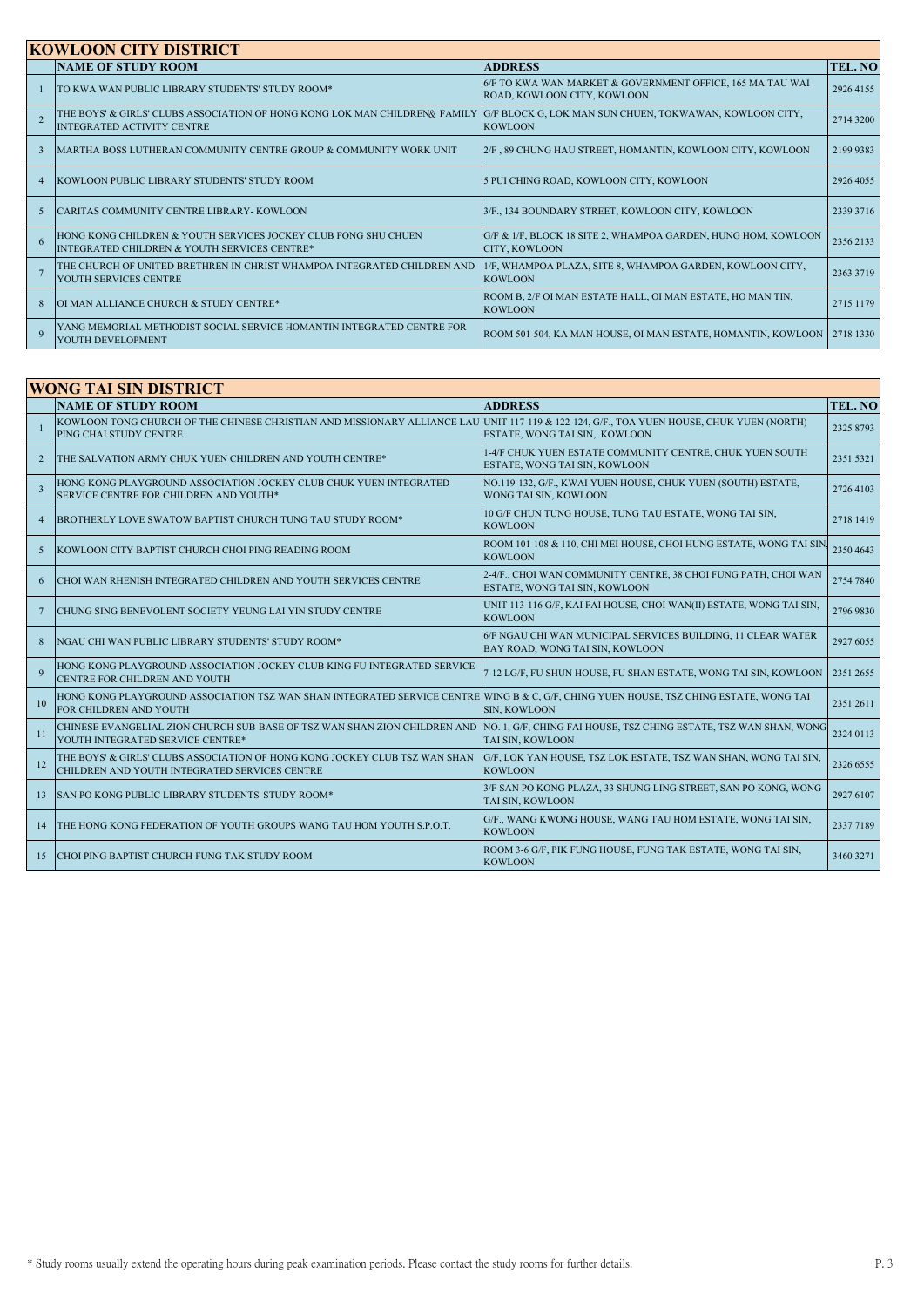|                 | <b>KWUN TONG DISTRICT</b>                                                                                                                                          |                                                                                                       |           |  |
|-----------------|--------------------------------------------------------------------------------------------------------------------------------------------------------------------|-------------------------------------------------------------------------------------------------------|-----------|--|
|                 | <b>NAME OF STUDY ROOM</b>                                                                                                                                          | <b>ADDRESS</b>                                                                                        | TEL. NO   |  |
|                 | CARITAS COMMUNITY CENTRE LIBRARY- NGAU TAU KOK                                                                                                                     | 2/F, 1 ON TAK ROAD, NGAU TAU KOK, KWUN TONG, KOWLOON                                                  | 2750 2727 |  |
| $\overline{2}$  | HONG KONG YWCA JOCKEY CLUB LOK WAH INTEGRATED SOCIAL SERVICE CENTRE*                                                                                               | 4/F., LOK WAH COMMUNITY CENTRE, 80 CHUN WAH ROAD, NGAU TAU<br>KOK, KWUN TONG, KOWLOON                 | 2750 2521 |  |
| $\overline{3}$  | NGAU TAU KOK PUBLIC LIBRARY STUDENTS' STUDY ROOM*                                                                                                                  | 3/F, NGAU TAU KOK MUNICIPAL SERVICES BUILDING, 183 NGAU TAU<br>KOK ROAD, KWUN TONG, KOWLOON           | 2927 4055 |  |
| $\overline{4}$  | ZION SOCIAL SERVICE INTEGRATED CHILDREN AND YOUTH SERVICES CENTRE                                                                                                  | 1/F & 2/F, BO YAN BUILDING, 1 HORSE SHOE LANE, NGAU TAU KOK<br>ROAD, NGAU TAU KOK, KWUN TONG, KOWLOON | 2344 8989 |  |
| $\overline{5}$  | PENTECOSTAL CHURCH OF HONG KONG SAU MAU PING CHILDREN READING & STUDY<br><b>ROOM</b>                                                                               | NO. 4 G/F SAU ON HOUSE, SAU MAU PING ESTATE, KWUN TONG,<br><b>KOWLOON</b>                             | 2348 8800 |  |
| 6               | THE BOYS' & GIRLS' CLUBS ASSOCIATION OF HONG KONG JOCKEY CLUB SAU MAU PING<br>CHILDREN AND YOUTH INTEGRATED SERVICE CENTRE                                         | G/F., SAU LOK HOUSE, SAU MAU PING (III) ESTATE, KWUN TONG,<br><b>KOWLOON</b>                          | 2348 0636 |  |
| $7\phantom{.0}$ | <b>WO LOK BAPTIST CENTRE</b>                                                                                                                                       | LG/F SUN ON HOUSE, WO LOK ESTATE, KWUN TONG, KOWLOON                                                  | 3568 1231 |  |
| 8               | HONG KONG EVANGELICAL CHURCH KO CHIU ROAD READING CENTRE*                                                                                                          | NO. 3 G/F KO CHI HOUSE, KO YEE ESTATE, KO CHIU ROAD, YAU TONG,<br><b>KOWLOON</b>                      | 2340 5489 |  |
| 9               | FIRST ASSEMBLY OF GOD CHURCH YAU TONG STUDY ROOM*                                                                                                                  | UNIT NO.1, FREE STANDING BLOCK NO2., YAU TONG ESTATE, KOWLOON                                         | 21579333  |  |
| 10              | CHRISTIAN FAMILY SERVICE CENTRE JOCKEY CLUB YOUTH LEAP                                                                                                             | G/F., TIN CHU HOUSE, SHUN TIN ESTATE, KWUN TONG, KOWLOON                                              | 2952 2116 |  |
| 11              | SHUN TIN BAPTIST CHURCH STUDY ROOM                                                                                                                                 | FLAT 112-114 G/F, TIN WING HOUSE, SHUN TIN ESTATE, KWUN TONG,<br><b>KOWLOON</b>                       | 2793 2293 |  |
| 12              | <b>SHUN ON BAPTIST CENTRE</b>                                                                                                                                      | ROOM 9-10 G/F ON CHUNG HOUSE, SHUN ON ESTATE, KWUN TONG,<br><b>KOWLOON</b>                            | 2343 1180 |  |
| 13              | HONG KONG CHRISTIAN SERVICE KWUN TONG HAPPY TEENS CLUB                                                                                                             | G/F, HAU TAT HOUSE, ON TAT ESTATE, KWUN TONG, KOWLOON                                                 | 2342 6156 |  |
| 14              | SHUI WO STREET PUBLIC LIBRARY STUDENTS' STUDY ROOM*                                                                                                                | 5/F., SHUI WO STREET MUNICIPAL SERVICES BUILDING, 9 SHUI WO<br>STREET, KWUN TONG, KOWLOON             | 2927 3055 |  |
| 15              | CHINESE YMCA OF HONG KONG KWUN TONG CENTRE JOCKEY CLUB INTEGRATED<br>CHILDREN & YOUTH SERVICES CENTRE                                                              | ROOM 1-20 PODIUM, TSUI TO HOUSE, TSUI PING ESTATE, KWUN TONG,<br><b>KOWLOON</b>                       | 2727 5445 |  |
| 16              | CHINESE YMCA OF HONG KONG LAM TIN CENTRE JOCKEY CLUB INTEGRATED CHILDREN WING B&C, G/F, PING SHUN HOUSE, PING TIN ESTATE, LAM TIN, KWUN<br>& YOUTH SERVICES CENTRE | <b>TONG, KOWLOON</b>                                                                                  | 2775 6033 |  |
| 17              | CHRISTIAN GALILEE CHURCH- LAM TIN STUDY CENTRE                                                                                                                     | WING C, UNIT 4, G/F KAI SHUN HOUSE, KAI TIN ESTATE, LAM TIN, KWUN<br><b>TONG, KOWLOON</b>             | 2346 4545 |  |
| 18              | LAM TIN PUBLIC LIBRARY STUDENTS' STUDY ROOM*                                                                                                                       | 5/F, LAM TIN COMPLEX, 1 HING TIN STREET, LAM TIN, KOWLOON                                             | 2927 7055 |  |
| 19              | HONG KONG PLAYGROUND ASSOCIATION SAI TSO WAN CHILDREN & YOUTH CENTRE                                                                                               | 1/ F., SAI TSO WAN NEIGHBOURHOOD COMMUNITY CENTRE, LAGUNA<br>CITY, KWUN TONG, KOWLOON                 | 2775 3378 |  |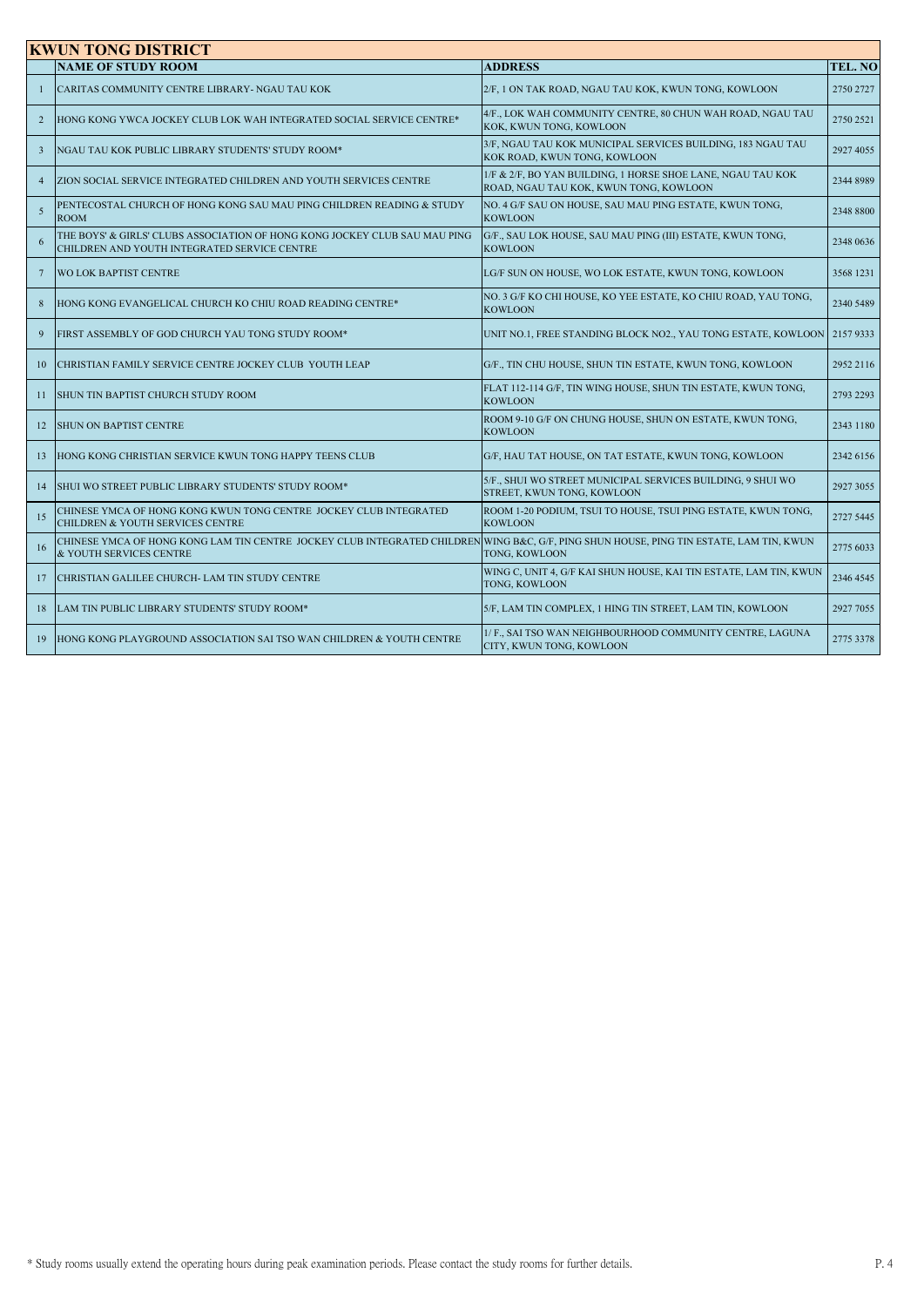## **NEW TERRITORIES**

|                         | <b>SHA TIN DISTRICT</b>                                                                                                                                               |                                                                                                 |           |
|-------------------------|-----------------------------------------------------------------------------------------------------------------------------------------------------------------------|-------------------------------------------------------------------------------------------------|-----------|
|                         | <b>NAME OF STUDY ROOM</b>                                                                                                                                             | <b>ADDRESS</b>                                                                                  | TEL. NO   |
| $\mathbf{1}$            | THE BOYS' & GIRLS' CLUBS ASSOCIATION OF HONG KONG JOCKEY CLUB TAI WAI<br>CHILDREN AND YOUTH INTEGRATED SERVICES CENTRE                                                | 1/F (CARPARK FLOOR), TAI WAI SOCIAL SERVICE BUILDING, 1 MEI TIN<br>ROAD, TAI WAI, SHA TIN, N.T. | 2694 9322 |
| 2                       | HONG KONG PLAYGROUND ASSOCIATION HIN KENG CHILDREN AND YOUTH CENTRE*                                                                                                  | 1/F., HIN WO LANE, HIN KENG NEIGHBOURHOOD COMMUNITY CENTRE,<br>TAI WAI, SHA TIN, N.T.           | 2693 0113 |
| $\overline{\mathbf{3}}$ | CONSERVATIVE BAPTIST WO CHE BRADBURY STUDY CENTRE                                                                                                                     | ROOM 417-422 4/F., HAU WO HOUSE, WO CHE ESTATE, SHA TIN, N.T.                                   | 2606 3061 |
| $\overline{4}$          | CONSERVATIVE BAPTIST CHI WO BRADBURY STUDY CENTER                                                                                                                     | ROOM 425-432 4/F, CHI WO HOUSE, WO CHE ESTATE, SHA TIN, N.T.                                    | 2602 4702 |
| 5                       | MEI LAM GOSPEL READING CENTRE*                                                                                                                                        | ROOM 107-110 G/F BLOCK A, MEI FUNG HOUSE, MEI LAM ESTATE, SHA<br>TIN, N.T.                      | 2698 9061 |
| 6                       | THE BOYS' & GIRLS' CLUBS ASSOCIATION OF HONG KONG MA ON SHAN EAST CHILDREN<br>AND YOUTH INTEGRATED SERVICES CENTRE                                                    | 2/F, MA ON SHAN LEE ON COMMUNITY SERVICES COMPLEX, LEE ON<br>ESTATE, MA ON SHAN, SHA TIN, N.T.  | 3525 0440 |
| $7\phantom{.0}$         | HONG KONG CHILDREN & YOUTH SERVICES JOCKEY CLUB HENG ON INTEGRATED<br>CHILDREN & YOUTH SERVICES CENTRE                                                                | 2-4/F HENG ON COMMUNITY CENTRE, HENG ON ESTATE, MA ON SHAN,<br>SHA TIN, N.T.                    | 2642 1555 |
| 8                       | CONSERVATIVE BAPTIST HENG ON BRADBURY STUDY CENTER                                                                                                                    | WING A G/F HENG FUNG HOUSE, HENG ON ESTATE, MA ON SHAN, SHA<br>TIN. N.T.                        | 2642 3564 |
| 9                       | MA ON SHAN PUBLIC LIBRARY STUDENTS' STUDY ROOM*                                                                                                                       | 14 ON CHUN STREET, MA ON SHAN, SHATIN, N.T.                                                     | 2630 1911 |
| 10                      | THE BOYS' & GIRLS' CLUBS ASSOCIATION OF HONG KONG JOCKEY CLUB MA ON SHAN<br>CHILDREN AND YOUTH INTEGRATED SERVICES CENTRE                                             | 1/F COMMERCIAL CENTRE, KAM TAI COURT, SAI SHA ROAD, MA ON<br>SHAN, SHA TIN, N.T.                | 2641 7999 |
| 11                      | HONG KONG SHENG KUNG HUI MA ON SHAN (SOUTH) CHILDREN AND YOUTH<br>INTEGRATED SERVICE CENTRE - JOCKEY CLUB YOUTH EXPRESS                                               | G/F YIU WO HOUSE, YIU ON ESTATE, MA ON SHAN, SHA TIN, N.T.                                      | 2641 6812 |
| 12                      | KOWLOON TONG CHURCH OF THE CHINESE CHRISTIAN AND MISSIONARY ALLIANCE YIU  ROOM G003 G/F, YIU CHUNG HOUSE, YIU ON ESTATE, MA ON SHAN, SHA<br>CHUNG CHURCH STUDY CENTRE | TIN, N.T.                                                                                       | 2640 0916 |
| 13                      | YUEN CHAU KOK PUBLIC LIBRARY STUDENTS' STUDY ROOM*                                                                                                                    | 2/F, HIGH BLOCK, YUEN CHAU KOK COMPLEX, 35 NGAN SHING STREET,<br><b>SHATIN</b>                  | 2324 2700 |
| 14                      | POK HONG STUDY CENTRE                                                                                                                                                 | 5-8 G/F POK TAT HOUSE, POK HONG ESTATE, SHA TIN, N.T.                                           | 2648 1334 |
| 15                      | THE SALVATION ARMY LUNG HANG CHILDREN & YOUTH CENTRE                                                                                                                  | G/F SIN SAM HOUSE, LUNG HANG ESTATE, SHA TIN, N.T.                                              | 2605 5569 |
| 16                      | THE HONG KONG FEDERATION OF YOUTH GROUPS LUNG HANG YOUTH S.P.O.T.*                                                                                                    | 5/F., LUNG HANG COMMUNITY CENTRE, LUNG HANG ESTATE, SHA TIN,<br>N.T.                            | 2698 5565 |
| 17                      | SUN TIN WAI STUDY ROOM*                                                                                                                                               | ROOM 106-109 G/F, YAN WAI HOUSE, SUN TIN WAI ESTATE, SHA TIN, N.T.                              | 3462 2094 |
| 18                      | HONG KONG SHENG KUNG HUI SHATIN CHILDREN & YOUTH INTEGRATED SERVICES<br>CENTRE - JOCKEY CLUB YOUTH EXPRESS                                                            | G/F FOO WAI HOUSE, SUN TIN WAI ESTATE, SHA TIN, N.T.                                            | 2698 3341 |
| 19                      | SHA TIN PUBLIC LIBRARY STUDENTS' STUDY ROOM*                                                                                                                          | 1 YUEN WO ROAD, SHA TIN, N.T.                                                                   | 2694 3788 |
| 20                      | YOUTH ONLINE INTEGRATED SERVICES CENTRE FOR YOUNG PEOPLE                                                                                                              | G/F, OAK HOUSE, KWONG YUEN ESTATE, SHA TIN, N.T.                                                | 2637 1866 |
| 21                      | TUNG WAH GROUP OF HOSPITALS JOCKEY CLUB SHATIN INTEGRATED SERVICES CENTRE<br>(SUI WO SERVICE UNIT)                                                                    | F18, 1/F, SUI WO COMMERCIAL COMPLEX, SUI WO COURT, SHA TIN, N.T.                                | 2602 1220 |
| 22                      | THE HONG KONG CHINESE CHURCH OF CHRIST READING CENTRE-LEK YUEN*                                                                                                       | G/F WAH FUNG HOUSE, LEK YUEN ESTATE, SHA TIN, N.T.                                              | 2605 8659 |
| 23                      | CONSERVATIVE BAPTIST JUBILEE CENTRE                                                                                                                                   | ROOM 101-106, SAU CHUEN HOUSE, LEK YUEN ESTATE, SHA TIN, N.T.                                   | 2606 3656 |
| 24                      | CHINESE YMCA OF HONG KONG HIN KENG CENTRE JOCKEY CLUB INTEGRATED CHILDREN G/F HIN WAN HOUSE, HIN KENG ESTATE, SHA TIN, N.T.<br>& YOUTH SERVICES CENTRE                |                                                                                                 | 2692 2035 |
| 25                      | HONG KONG LUTHERAN SOCIAL SERVICE SUN CHUI LUTHERAN CHILDREN CENTRE                                                                                                   | G/F, SUN KIT HOUSE, SUN CHUI ESTATE, SHA TIN, N.T.                                              | 2691 2102 |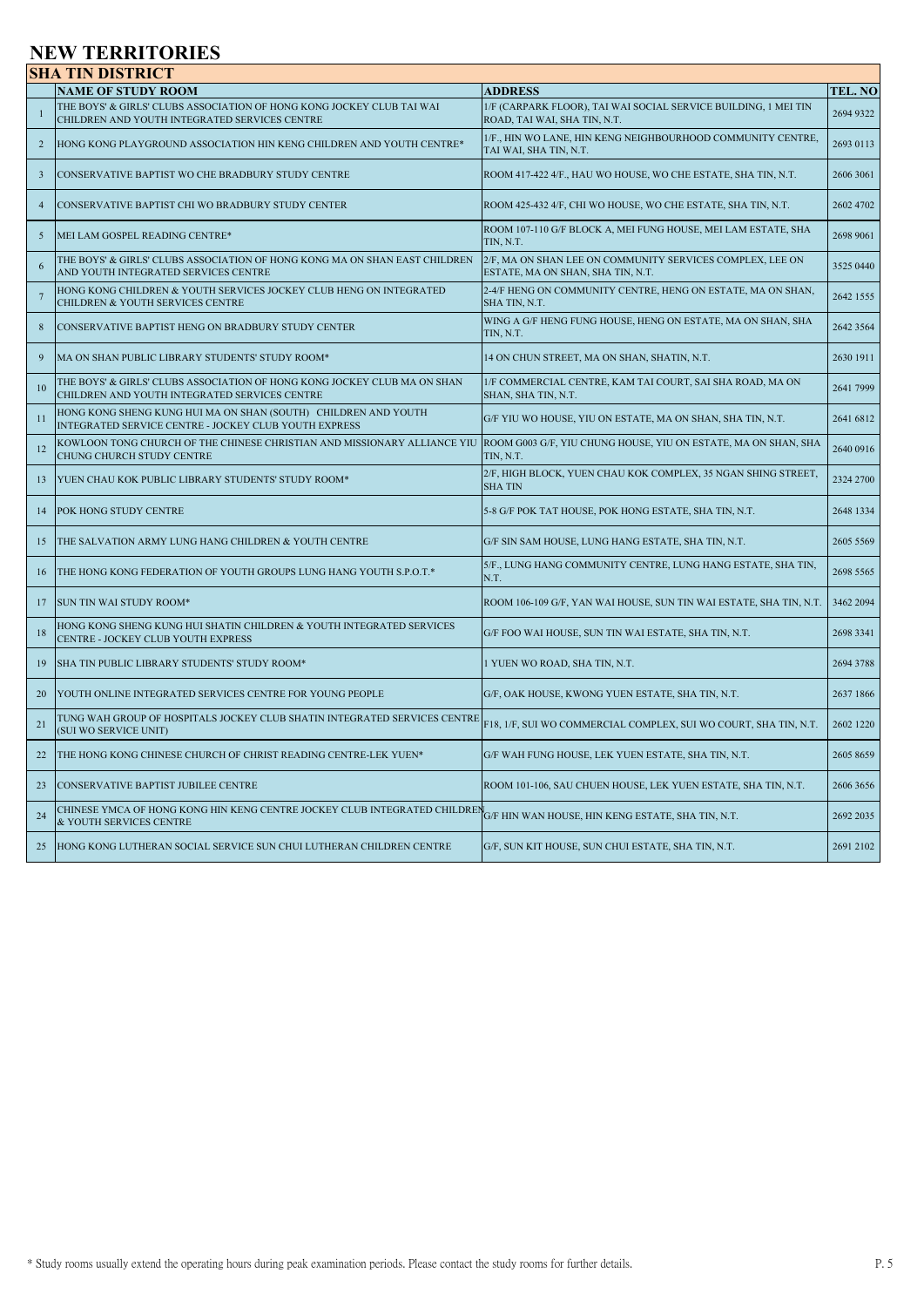|   | <b>TAI PO DISTRICT</b>                                                                                                                                                           |                                                                               |           |  |  |
|---|----------------------------------------------------------------------------------------------------------------------------------------------------------------------------------|-------------------------------------------------------------------------------|-----------|--|--|
|   | <b>NAME OF STUDY ROOM</b>                                                                                                                                                        | <b>ADDRESS</b>                                                                | TEL. NO   |  |  |
|   | HONG KONG EVANGELICAL CHURCH YAN TSUEN READING CENTRE                                                                                                                            | ROOM 317-322, TAI MAN HOUSE, TAI YUEN ESTATE, TAI PO, N.T.                    | 2665 2668 |  |  |
|   | KOWLOON TONG CHURCH OF THE CHINESE CHRISTIAN AND MISSIONARY ALLIANCE<br><b>FOKLAM CHURCH STUDY CENTRE</b>                                                                        | ROOM 208-211, TAI TAK HOUSE, TAI YUEN ESTATE, TAI PO, N.T.                    | 3694 0831 |  |  |
|   | TAI PO PUBLIC LIBRARY STUDENTS' STUDY ROOM*                                                                                                                                      | 5/F, TAI PO COMPLEX, 8 HEUNG SZE WUI STREET, TAI PO, N.T.                     | 2651 4334 |  |  |
|   | THE BOYS' & GIRLS' CLUBS ASSOCIATION OF HONG KONG JOCKEY CLUB TAI PO CHILDRENI/F&2/F, WO NEIGHBOURHOOD COMMUNITY CENTRE, TAI WO ESTATE,<br>AND YOUTH INTEGRATED SERVICES CENTRE* | TAI PO, N.T.                                                                  | 2651 4987 |  |  |
|   | THE NEIGHBOURHOOD ADVICE ACTION COUNCIL JOCKEY CLUB TAI PO NORTH<br>INTEGRATION CHILDREN AND YOUTH CENTRE                                                                        | 1/F., FU HENG NEIGHBOURHOOD COMMUNITY CENTRE, FU HENG<br>ESTATE, TAI PO, N.T. | 2662 1666 |  |  |
|   | HONG KONG LUTHERAN SOCIAL SERVICE JOCKEY CLUB FU SHIN LUTHERAN INTEGRATEL G/F SHIN KWAN HOUSE, FU SHIN ESTATE, TAI PO, N.T.<br><b>SERVICES CENTRE</b>                            |                                                                               | 2661 3880 |  |  |
|   | HONG KONG CHILDREN & YOUTH SERVICES JOCKEY CLUB TAI PO CHILDREN & YOUTH<br><b>INTEGRATED SERVICES CENTRE</b>                                                                     | ROOM 220-229, KWONG YAN HOUSE, KWONG FUK ESTATE, TAI PO, N.T.                 | 2653 8514 |  |  |
| 8 | C & MA BRADBURY KWONG FUK STUDY CENTRE                                                                                                                                           | 119-122 G/F, KWONG LAI HOUSE, KWONG FUK ESTATE, TAI PO, N.T.                  | 26573660  |  |  |

|                 | <b>TUEN MUN DISTRICT</b>                                                                                                                     |                                                                                         |           |  |
|-----------------|----------------------------------------------------------------------------------------------------------------------------------------------|-----------------------------------------------------------------------------------------|-----------|--|
|                 | <b>NAME OF STUDY ROOM</b>                                                                                                                    | <b>ADDRESS</b>                                                                          | TEL. NO   |  |
| 1               | SALEM-SAM SHING LUTHERAN STUDY CENTRE*                                                                                                       | 109-111, FUNG YU HOUSE, SAM SHING ESTATE, TUEN MUN, N.T.                                | 2451 7828 |  |
| $\overline{2}$  | THE BOYS' & GIRLS' CLUBS ASSOCIATION OF HONG KONG JOCKEY CLUB TUEN MUN<br>CHILDREN AND YOUTH INTEGRATED SERVICES CENTRE                      | G/F, BLOCK 1, PHASE II, TAI HING GARDENS, TUEN MUN, N.T.                                | 2462 3161 |  |
| $\overline{3}$  | ASSOCIATION OF BAPTIST FOR WORLD EVAN INC TAI HING STUDY CENTRE*                                                                             | G/F ROOM 33, HING SHING HOUSE, TAI HING ESTATE, TUEN MUN, N.T.                          | 2466 7886 |  |
| $\overline{4}$  | HONG KONG MACAO CONFERENCE OF SEVENTH-DAY ADVENTISTS - SHAN KING<br>INTEGRATED CHILDREN AND YOUTH SERVICES CENTRE OF SEVENTH-DAY ADVENTISTS* | ROOM 21-30 G/F., KING WING HOUSE, SHAN KING ESTATE, TUEN MUN,<br>N.T.                   | 2462 6122 |  |
| 5               | SALEM-YAU OI LUTHERAN STUDY CENTRE                                                                                                           | ROOM 411-416 3/F, OI YUNG HOUSE, YAU OI ESTATE, TUEN MUN, N.T.                          | 2452 5335 |  |
| 6               | HONG KONG YWCA JOCKEY CLUB TUEN MUN INTEGRATED SOCIAL SERVICE CENTRE                                                                         | G/F OI LIM HOUSE, YAU OI ESTATE, TUEN MUN, N.T.                                         | 2451 0311 |  |
| $7\phantom{.0}$ | TUEN MUN PUBLIC LIBRARY STUDENTS' STUDY ROOM*                                                                                                | 1 TUEN HI ROAD, TUEN MUN, N.T.                                                          | 2450 0671 |  |
| 8               | THE CHURCH OF UNITED BRETHREN IN CHRIST TUEN MUN INTEGRATED CHILDREN &<br>YOUTH SERVICE CENTRE                                               | UNIT 1-10, G/F., TIN TSUI HOUSE, TIN KING ESTATE, TUEN MUN, N.T.                        | 2463 2381 |  |
| 9               | THE SALVATION ARMY TUEN MUN EAST INTEGRATED SERVICE FOR YOUNG PEOPLE                                                                         | 5/F, ANCILLARY FACILITIES BLOCK, FU TAI ESTATE, NO.9, TUEN KWAI<br>ROAD, TUEN MUN, N.T. | 2467 7200 |  |
| 10              | THE HONG KONG FEDERATION OF YOUTH GROUPS JOCKEY CLUB KIN SANG YOUTH<br>S.P.O.T.                                                              | G/F SHUN SANG HOUSE, SIU HIN COURT, TUEN MUN, N.T.                                      | 2467 7933 |  |
| 11              | FREE METHODIST CHURCH- TUEN MUN CHILDREN AND YOUTH INTEGRATED SERVICES<br><b>CENTRE</b>                                                      | 3/F., LEUNG KING COMMUNITY CENTRE, LEUNG KING ESTATE, TUEN<br>MUN, N.T.                 | 2463 8876 |  |
| 12              | <b>IYAN OI TONG TIN KA PING READING PASTURE-LAND*</b>                                                                                        | 2/F, 18 KAI MAN PATH, TUEN MUN, N.T.                                                    | 2655 7520 |  |
| 13              | E.F.C.C. - KING FOOK CHURCH BRADBURY READING RESOURCE CENTRE                                                                                 | NO. 1-4 G/F, WU BOON HOUSE, WU KING ESTATE, TUEN MUN, N.T.                              | 2464 3526 |  |
| 14              | HONG KONG YWCA JOCKEY CLUB BUTTERFLY BAY INTEGRATED SOCIAL SERVICE<br><b>CENTRE</b>                                                          | G/F TIP CHUI HOUSE, BUTTERFLY ESTATE, TUEN MUN, N.T.                                    | 2466 0136 |  |
| 15              | ON TING/YAU OI COMMUNITY CENTRE                                                                                                              | ON TING ESTATE, TUEN MUN                                                                | 2940 1755 |  |
| 16              | LEUNG KING ESTATE COMMUNITY CENTRE                                                                                                           | LEUNG KING ESTATE, TUEN MUN                                                             | 2465 1401 |  |
| 17              | SHAN KING COMMUNTIY HALL                                                                                                                     | SHAN KING ESTATE, TUEN MUN                                                              | 2451 3167 |  |
| 18              | TSENG CHOI STREET COMMUNITY HALL                                                                                                             | 27 TSENG CHOI STREET, TUEN MUN                                                          | 2451 3167 |  |
| 19              | WU SHAN ROAD COMMUNITY HALL                                                                                                                  | 101 WU SHAN ROAD, TUEN MUN                                                              | 2940 1755 |  |
| 20              | LUNG YAT COMMUNITY HALL                                                                                                                      | 106 YIP WONG ROAD, TUEN MUN                                                             | 2940 1755 |  |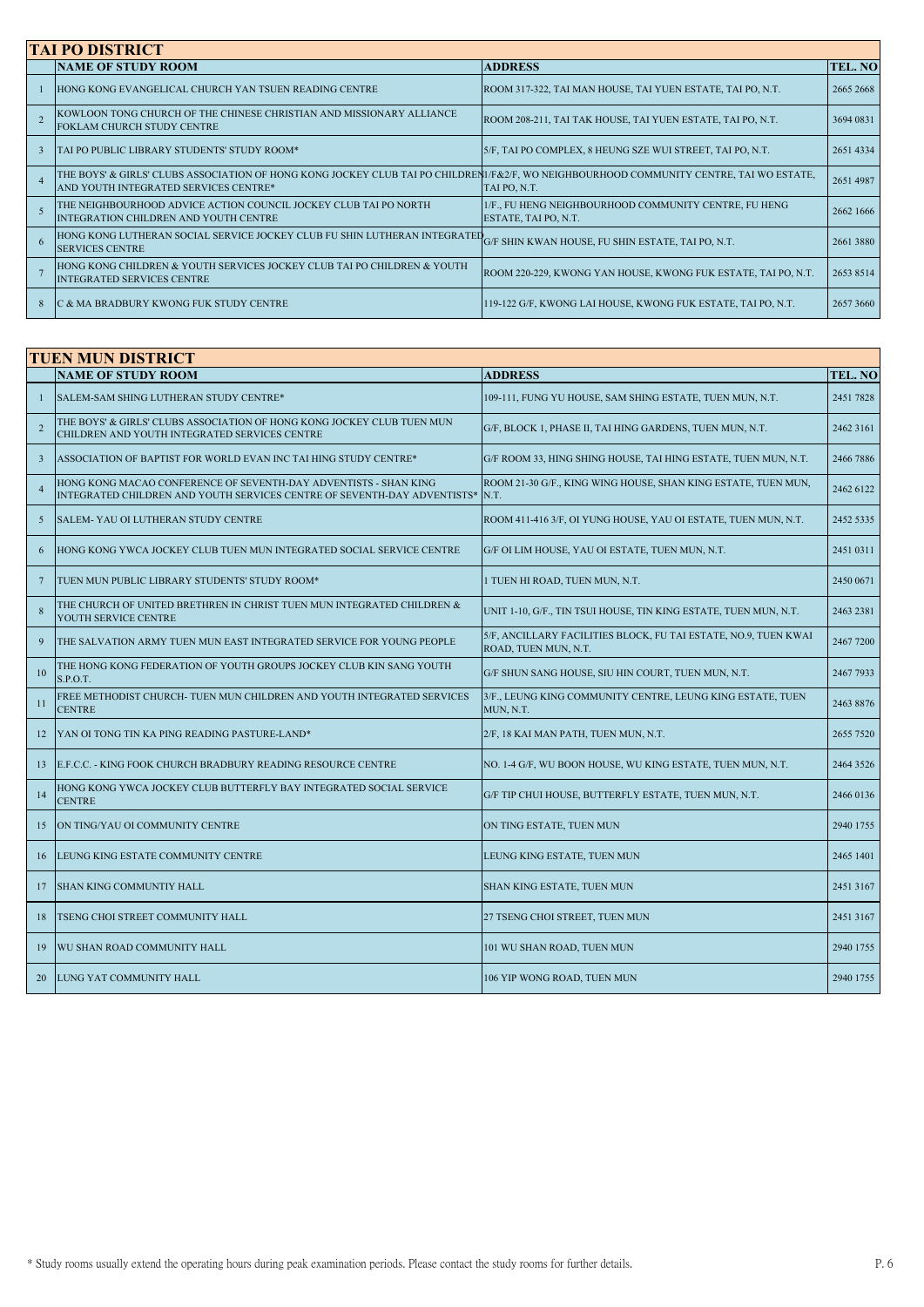| <b>YUEN LONG DISTRICT</b> |                |                                                                                                                  |                                                                                                                           |           |
|---------------------------|----------------|------------------------------------------------------------------------------------------------------------------|---------------------------------------------------------------------------------------------------------------------------|-----------|
|                           |                | <b>NAME OF STUDY ROOM</b>                                                                                        | <b>ADDRESS</b>                                                                                                            | TEL. NO   |
|                           |                | YAN CHAI HOSPITAL 24TH TERM BOARD OF DIRECTORS SOCIAL SERVICES CENTRE LAU<br>KWAN MING CHILDREN AND YOUTH CENTRE | NO. 6 TIN HO ROAD, TIN SHUI WAI, YUEN LONG, N.T.                                                                          | 2445 0222 |
|                           | $\overline{2}$ | THE HONG KONG FEDERATION OF YOUTH GROUPS JOCKEY CLUB TIN YUET YOUTH<br>S.P.O.T.                                  | 2/F, ANCILLARY FACILITIES BLOCK, TIN YUET ESTATE, TIN SHUI WAI,<br>YUEN LONG, N.T.                                        | 2445 5777 |
|                           | $\mathbf{3}$   | MULTIMEDIA SELF-ACCESS LEARNING CENTRE                                                                           | TIN FU COURT, TIN SHUI WAI METHODIST COLLEGE, TIN SHUI WAI, YUEN<br>LONG, N.T.                                            | 3156 2500 |
|                           | $\overline{4}$ | <b>EDUYOUNG READING ROOM</b>                                                                                     | JOCKEY CLUB MAN KWAN EDUYOUNG COLLEGE, 5 TIN WING ROAD, TIN<br>SHUI WAI, YUEN LONG, N.T.                                  | 2447 2123 |
|                           | .5             | CHINESE YMCA OF HONG KONG TIN SHUI WAI TIN CHAK CENTRE                                                           | SHOP 311, TIN CHAK SHOPPING CENTRE, TIN SHUI WAI, YUEN LONG, N.T.                                                         | 3152 2798 |
|                           | 6              | TUNG WAH GROUP OF HOSPITALS JOCKEY CLUB TIN SHUI WAI INTEGRATED SERVICES<br><b>CENTRE</b>                        | NO.2, 6/F, CARPARK BLOCK, TIN HENG ESTATE, TIN SHUI WAI, YUEN<br>LONG, N.T.                                               | 3165 8824 |
|                           |                | <b>PING SHAN TIN SHUI WAI PUBLIC LIBRARY STUDENTS' STUDY ROOM</b>                                                | 1/F, HIGH BLOCK, PING SHAN TIN SHUI WAI LEISURE AND CULTURAL<br>BUILDING, 1 TSUI SING ROAD, TIN SHUI WAI, YUEN LONG, N.T. | 2126 7520 |
|                           |                | YUEN KEI STUDY CENTRE*                                                                                           | ROOM 12-14 G/F, BIK SHUI HOUSE, SHUI PIN WAI ESTATE, YUEN LONG,<br>N.T.                                                   | 2473 6650 |
|                           | 9              | <b>ZION STUDY ROOM OF THE CHURCH OF UNITED BRETHREN IN CHRIST</b>                                                | 76 TIN HA ROAD, HUNG SHUI KIU, YUEN LONG, N.T.                                                                            | 2448 2186 |
|                           | 10             | C & MA LONG PING STUDY CENTRE                                                                                    | UNIT NO. 105-108 G/F, CHU PING HOUSE, LONG PING ESTATE, YUEN LONG,<br>N.T.                                                | 2477 7410 |
|                           | 11             | <b>SALEM-LONG PING LUTHERAN STUDY CENTRE</b>                                                                     | ROOM 105-108 G/F, KAM PING HOUSE, LONG PING ESTATE, YUEN LONG,<br>N.T.                                                    | 2475 1286 |
|                           | 12             | <b>YUEN LONG PUBLIC LIBRARY STUDENTS' STUDY ROOM</b>                                                             | G/F, YUEN LONG LEISURE & CULTURAL BUILDING, 52 MA TIN ROAD,<br><b>YUEN LONG</b>                                           | 2479 2511 |
|                           | 13             | <b>YUEN LONG TOWN HALL READING &amp; STUDY ROOM</b>                                                              | ROOM 307, 3/F, 4 TAI YUK ROAD, YUEN LONG, N.T.                                                                            | 2476 7771 |
|                           | 14             | HKYWCA JOCKEY CLUB TIN SHUI WAI INTEGRATED SOCIAL SERVICE CENTRE                                                 | 1/F, TIN SHUI WAI COMMUNITY CENTRE, TIN SHUI EST., TIN SHUI WAI, N.<br>T.                                                 | 2447 9228 |

| <b>TSUEN WAN DISTRICT</b> |                                                                                                                  |                                                                                                |                |
|---------------------------|------------------------------------------------------------------------------------------------------------------|------------------------------------------------------------------------------------------------|----------------|
|                           | <b>NAME OF STUDY ROOM</b>                                                                                        | <b>ADDRESS</b>                                                                                 | <b>TEL. NO</b> |
|                           | CONSERVATIVE BAPTIST SHEK WAI KOK STUDY CENTER                                                                   | ROOM 221-223, SHEK HO HOUSE, SHEK WAI KOK ESTATE, TSUEN WAN,<br>N.T.                           | 2498 6156      |
|                           | <b>ISHEK WAI KOK COMMUNITY HALL</b>                                                                              | SHEK WAI KOK ESTATE, TSUEN WAN, N.T.                                                           | 2414 2448      |
| $\mathbf{3}$              | TSUEN WAN PUBLIC LIBRARY STUDENTS' STUDY ROOM*                                                                   | 4/F., 38 SAI LAU KOK ROAD, TSUEN WAN, N.T.                                                     | 2490 3891      |
| $\overline{4}$            | THE BOYS' & GIRLS' CLUBS ASSOCIATION OF HONG KONG SHAM TSENG CHILDREN &<br>YOUTH INTEGRATED SERVICES CENTRE      | LEVEL 5, COMMERICAL BLOCK, BELLAGIO, 33 CASTLE PEAK ROAD,<br>SHAM TSENG, TSUEN WAN, N.T.       | 2496 0116      |
|                           | HONG KONG CHILDREN & YOUTH SERVICES JOCKEY CLUB BELVEDERE GARDEN<br>INTEGRATED CHILDREN & YOUTH SERVICES CENTRE* | M/F BLOCK 3 PHASE I, BELVEDERE GARDEN, TSUEN WAN, N.T.                                         | 2414 8283      |
| 6                         | HONG KONG LUTHERAN SOCIAL SERVICE JOCKEY CLUB RIVIERA GARDENS LUTHERAN<br><b>INTEGRATED SERVICE CENTRE</b>       | 2/F PODIUM D, 2-12, YI LOK PATH, RIVIERA GARDENS, TSUEN WAN, N.T.                              | 2406 0407      |
|                           | LEI MUK SHUE COMMUNITY HALL                                                                                      | G/F., HONG SHUE HOUSE, LEI MUK SHUE ESTATE, TSUEN WAN, N.T.                                    | 2427 9275      |
| 8                         | LEI MUK SHUE BAPTIST CHURCH STUDY CENTRE                                                                         | ROOM 102-106 G/F BLOCK 1 & UNIT 5, G/F PAK SHUE HOUSE, LEI MUK<br>SHUE ESTATE, TSUEN WAN, N.T. | 2420 6636      |
| 9                         | <b>CARITAS COMMUNITY CENTRE - TSUEN WAN</b>                                                                      | ROOM 308, 3/F, 9 SHING MUN ROAD, TSUEN WAN, N.T.                                               | 2493 9156      |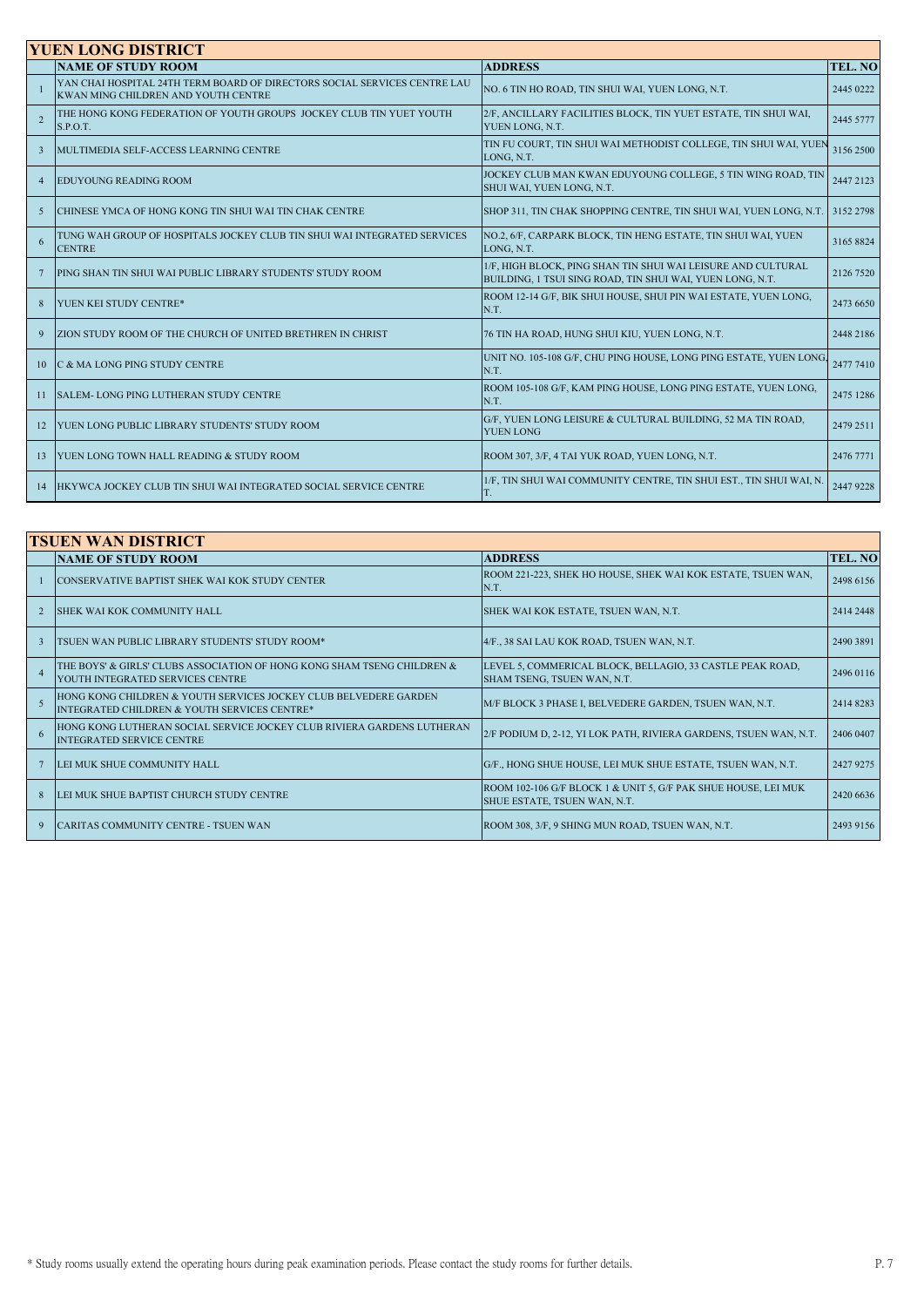| <b>KWAI TSING DISTRICT</b> |                                                                                                                                                                                               |                                                                                                     |           |
|----------------------------|-----------------------------------------------------------------------------------------------------------------------------------------------------------------------------------------------|-----------------------------------------------------------------------------------------------------|-----------|
|                            | <b>NAME OF STUDY ROOM</b>                                                                                                                                                                     | <b>ADDRESS</b>                                                                                      | TEL. NO   |
| H.                         | THE SALVATION ARMY TAI WO HAU CHILDREN & YOUTH CENTRE*                                                                                                                                        | 4/F TAI WO HAU COMMUNITY CENTRE, 15 TAI WO HAU ROAD, KWAI<br>CHUNG, N.T.                            | 2428 4581 |
| $\overline{2}$             | C & MA TAI WO HAU STUDY CENTRE*                                                                                                                                                               | ROOM 101-104 G/F, FU KWAI HOUSE, TAI WO HAU ESTATE, KWAI CHUNG,<br>N.T.                             | 2420 6378 |
| $\overline{3}$             | THE BOYS' & GIRLS' CLUBS ASSOCIATION OF HONG KONG JOCKEY CLUB SHEK YAM<br>CHILDREN & YOUTH INTEGRATED SERVICES CENTRE                                                                         | G/F & 1/F, YAM YUE HOUSE, SHEK YAM EAST ESTATE, KWAI CHUNG, N.T. 2481 3222                          |           |
| $\overline{4}$             | NORTH KWAI CHUNG PUBLIC LIBRARY STUDENTS' STUDY ROOM*                                                                                                                                         | 2/F - 3/F., NORTH KWAI CHUNG MARKET & LIBRARY, SHEK YAM ROAD,<br>KWAI CHUNG, N.T.                   | 2421 4740 |
| $\overline{5}$             | HONG KONG PLAYGROUND ASSOCIATION JOCKEY CLUB UPPER KWAI CHUNG<br>INTEGRATED CENTRE FOR CHILDREN & YOUTH                                                                                       | NO 1 G/F., LOWER BLOCK SHEK CHUN HOUSE, SHEK LEI(I) ESTATE, KWAI<br>CHUNG, N.T.                     | 2424 3043 |
|                            | KOWLOON TONG CHURCH OF THE CHINESE CHRISTIAN AND MISSIONARY ALLIANCE SHERUNIT NO. A, 2/F SHEK LEI SHOPPING CENTRE, SHEK LEI (I) ESTATE, KWAI<br>LEI CHURCH YEH LEUNG SUK CHING READING CENTRE | CHUNG, N.T.                                                                                         | 2429 7603 |
| $7\phantom{.0}$            | WAI TSUEN CHURCH CHEUNG ON STUDY CENTRE                                                                                                                                                       | ROOM 201-206, 2/F ON TAO HOUSE, CHEUNG ON ESTATE, TSING YI, N.T.                                    | 2433 6618 |
| 8                          | CARITAS CHILDREN & YOUTH CENTRE LIBRARY                                                                                                                                                       | 1/F, CHING SHING COURT, CHEUNG HONG ESTATE, TSING YI, N.T.                                          | 2497 2869 |
| 9                          | CHEUNG HONG BAPTIST CHURCH STUDY CENTRE*                                                                                                                                                      | ROOM B305-311 3/F, HONG SHUN HOUSE, CHEUNG HONG ESTATE, TSING<br>YI, N.T.                           | 2433 1816 |
| 10                         | HONG KONG PLAYGROUND ASSOCIATION JOCKEY CLUB TSING YI INTEGRATED SERVICE  2-4/F CHEUNG FAT ESTATE COMMUNITY CENTRE, CHEUNG FAT ESTATE,<br>CENTRE FOR CHILDREN AND YOUTH                       | TSING YI, N.T.                                                                                      | 2433 5277 |
| 11                         | TSING YI PUBLIC LIBRARY STUDENTS' STUDY ROOM*                                                                                                                                                 | 1/F TSING YI MUNICIPAL SERVICES BUILDING, 38 TSING LUK STREET,<br>TSING YI, N.T.                    | 2497 2904 |
| 12                         | HONG KONG SHENG KUNG HUI LADY MACLEHOSE CENTRE STUDY ROOM                                                                                                                                     | ROOM 002, 111, 112 etc., 22, WO YI HOP ROAD, KWAI CHUNG, N.T.                                       | 2423 5064 |
| 13                         | SALEM-LAI KING LUTHERAN STUDY CENTRE                                                                                                                                                          | ROOM 4-5 G/F FUNG KING HOUSE, LAI KING ESTATE, KWAI CHUNG, N.T.                                     | 2745 4329 |
| 14                         | THE BOYS' & GIRLS' CLUB ASSOCIATION OF H.K. SOUTH KWAI CHUNG CHILDREN AND<br>YOUTH INTEGRATED SERVICE CENTRE (CHO YIU BRANCH)                                                                 | 3/F, BLOCK D, CHO YIU CHUEN, 6 KING CHO ROAD, KWAI CHUNG, N.T.                                      | 2744 2123 |
| 15                         | C & MA BRADBURY KWAI FONG STUDY CENTRE                                                                                                                                                        | ROOM 1-4 G/F KWAI ON HOUSE, KWAI FONG ESTATE, KWAI CHUNG, N.T.                                      | 2423 0526 |
| 16                         | SOUTH KWAI CHUNG PUBLIC LIBRARY STUDENTS' STUDY ROOM*                                                                                                                                         | 4/F KWAI HING GOVERNMENT OFFICES, 166-174 HING FONG ROAD, KWAI<br>CHUNG, N.T.                       | 2429 6338 |
| 17                         | ASSOCIATION OF BAPTIST FOR WORLD EVANGELISM SHING YAN CHRISTIAN SOCIAL<br><b>SERVICE CENTRE</b>                                                                                               | WING D, SHING KEUNG HOUSE, UPPER PODIUM LEVEL, KWAI SHING<br>EAST SHOPPING CENTRE, KWAI CHUNG, N.T. | 2785 4798 |

|                | <b>NORTH DISTRICT</b>                                                                                      |                                                                                                        |           |  |
|----------------|------------------------------------------------------------------------------------------------------------|--------------------------------------------------------------------------------------------------------|-----------|--|
|                | <b>NAME OF STUDY ROOM</b>                                                                                  | <b>ADDRESS</b>                                                                                         | TEL. NO   |  |
|                | HONG KONG CHILDREN & YOUTH SERVICES JOCKEY CLUB TIN PING INTEGRATED<br>CHILDREN AND YOUTH SERVICES CENTRE* | UNIT 105-113 G/F TING MING HOUSE, TIN PING ESTATE, SHEUNG SHUI,<br>N.T.                                | 2679 7557 |  |
|                | FUNG YING SEEN KOON (TIN PING) STUDY ROOM                                                                  | ROOM 1.2.4&5, G/F TIN MEI HOUSE, TIN PING ESTATE, SHEUNG SHUI, N.T.                                    | 2679 8800 |  |
|                | FUNG YING SEEN KOON (CHOI YUEN) STUDY ROOM                                                                 | ROOM 319-322 CHOI WAH HOUSE, CHOI YUEN ESTATE, SHEUNG SHUI, N.T. 2673 9068                             |           |  |
| $\overline{4}$ | <b>ISHEUNG SHUI PUBLIC LIBRARY STUDENTS' STUDY ROOM*</b>                                                   | 3/F SHEK WU HUI MUNICIPAL SERVICES BUILDING, 13 CHI CHEONG<br>ROAD, SHEUNG SHUI, N.T.                  | 2679 2804 |  |
| $\sim$         | <b>FANLING PUBLIC LIBRARY STUDENTS' STUDY ROOM*</b>                                                        | 2/F., 9 WO MUN STREET, FANLING, N.T.                                                                   | 2669 4444 |  |
| 6              | HONG KONG LUTHERAN SOCIAL SERVICE JOCKEY CLUB WAH MING LUTHERAN<br><b>INTEGRATED SERVICE CENTRE</b>        | 1/F WAH MING SHOPPING CENTRE, (SOUTH PORTION), WAH MING<br>ESTATE, FANLING, N.T.                       | 2677 0650 |  |
|                | HONG KONG LUTHERAN SOCIAL SERVICE JOCKEY CLUB YUNG SHING LUTHERAN<br><b>INTEGRATED SERVICE CENTRE*</b>     | 2/F YUNG SHING SHOPPING CENTRE, YUNG SHING COURT, FANLING, N.T. 2697 2098                              |           |  |
|                | EVANGELIZE CHINA FELLOWSHIP CHEUNG WAH CHURCH STUDY ROOM*                                                  | FLAT G01-G04, G/F, FUK ON HOUSE, KA FUK ESTATE, FANLING, N.T.                                          | 2669 8618 |  |
|                | HONG KONG CHILDREN & YOUTH SERVICES JOCKEY CLUB FANLING INTEGRATED<br>CHILDREN & YOUTH SERVICES CENTRE*    | 2/F, GOVERNMENT ACCOMMODATIONS, GRAND REGENTVILLE, NO. 9, WC<br>MUN STREET, LUEN WO HUI, FANLING, N.T. | 2668 2138 |  |